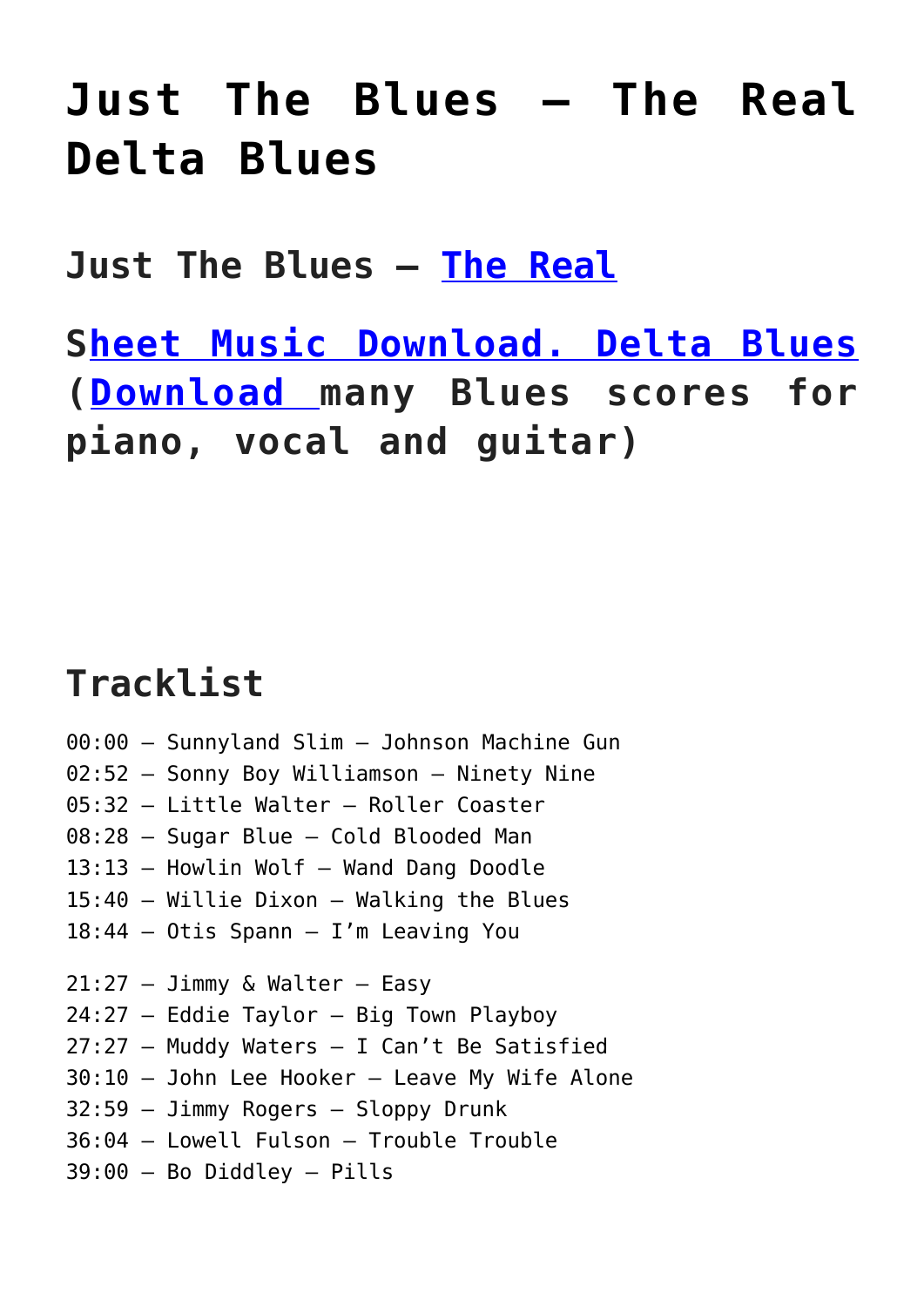```
41:52 – Big Bill Broonzy – Black Brown and White
45:00 – The Delta Boys – Black Gal Swing
47:54 – Kokomo Arnold – Busy Bootin'
50:25 – Robert Johnson – Preachin' Blues
53:22 – Muddy Waters – Rollin' Stones
56:32 – Elmore James – Rock My Baby Right
59:09 – Robert Nighthawk – Sweet Black Angel
01:02:14 – Robert Lockwood – Take a Little Walk With Me
01:05:09 - Son House - My Black Mama
01:08:19 – Arthur Crudup – Black Poney Blues
```
## **Delta Blues Music**

The Mississippi Delta is famous for more than floods; it's the birthplace of uniquely American music. As the flood waters rose, many blues artists were inspired to write songs about the disaster and describe the experience of being in a flood.

Mai Cramer, who has hosted her "*Blues After Hours*" radio show for over two decades, and Prof. David Evans, an ethnomusicologist at the University of Memphis, explain some of the history behind blues music, especially the strippeddown, raw style of music called Delta blues.

Blues is very visceral. For the most part it's narrative. It tells a story out of people's lives. Compared to other types of music, it's very authentic — there aren't a lot of frills. What we usually think of as Delta blues is one person with a guitar, typically a slide guitar, and that real raw kind of singing. Delta blues grew up into modern Chicago blues. If you listen to Muddy Waters, for example, he's basically singing Delta blues that are citified and electrified. Delta blues is the foundation for that.

When we listen to blues music of the 1920s, it's like looking through a window at the experience people are having at the time. Typically, blues artists write out of their own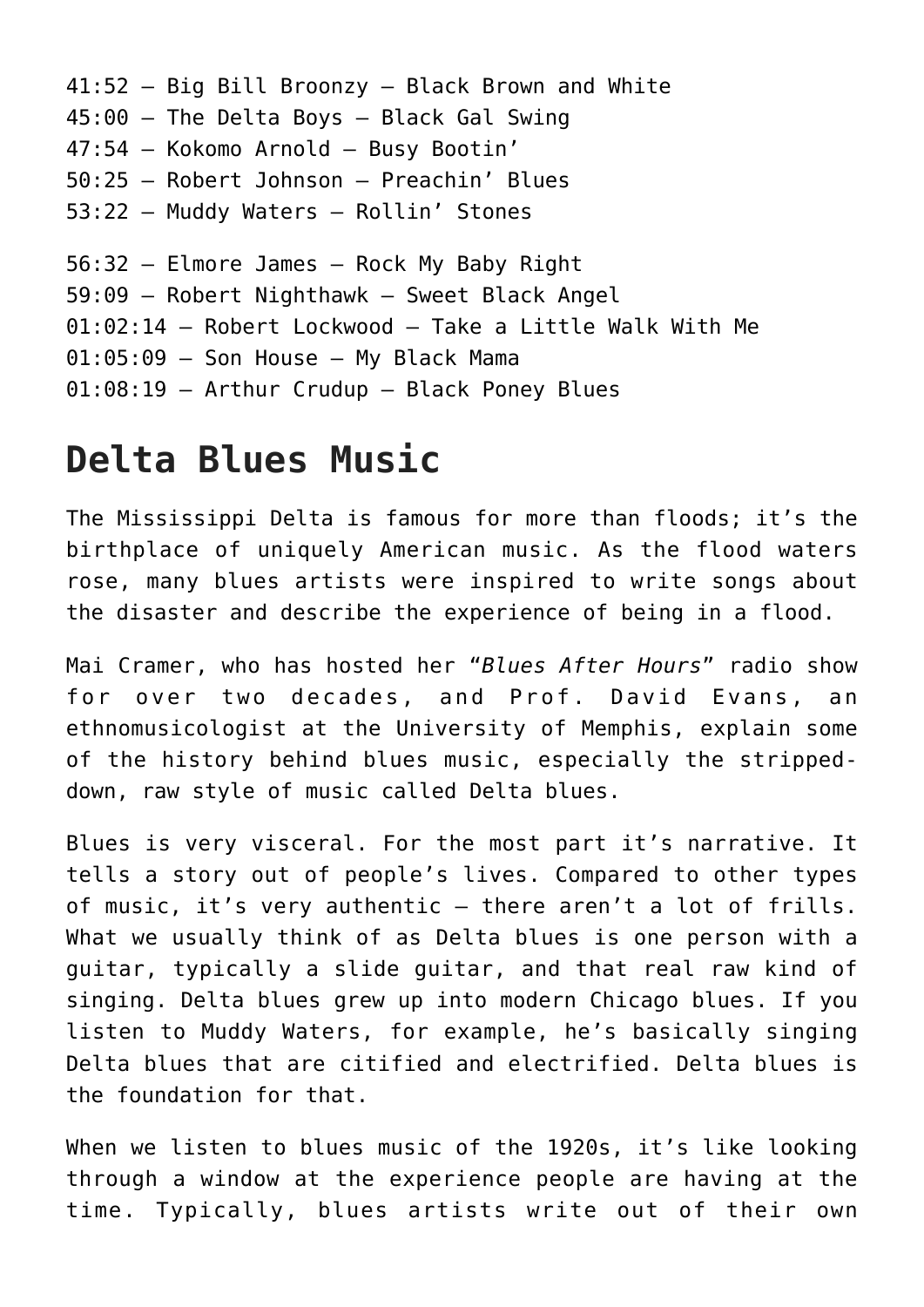experience. A lot of blues is about men and women, and relationships. Blues was sung at rent parties, where you'd play music and pass the hat to pay your rent. Or they'd be in shacks behind the fields, "juke joints" where people would drink, dance, and hear music. It's the music you'd play when you were relaxing or partying. Initially it was black music played by black people for black people. Only a few early performers, like Bessie Smith, who sold a lot of records, sold to white people. The blues were mostly only in the black community until large numbers of whites discovered the music in the 1950s and especially in the 1960s.

We always think of blues as being intense, as having an emotional intensity. Floods are natural disasters that overwhelm you the way emotions can overwhelm you, and so the flood is an important image for the blues, a metaphor for an experience that's too much, that's just impossible to handle.

Two artists who are still alive today have connections to the very earliest Delta blues. They're in their 80s. These two artists are not the only ones who play Delta blues, but they're among the last who were there when it started. Robert Junior Lockwood was up for a Grammy this year with traditional Delta blues, and he's a link to the Delta because his mother had a relationship with Robert Johnson, who was known as the King of the Delta Blues. Robert Junior learned from Robert Johnson. David "Honey Boy" Edwards is also still alive, and he's another important musician. He lived the life of an itinerant blues singer and wrote about it in his autobiography, *The World Don't Owe Me Nothing*. A lot of Delta blues appears on the Yazoo label.

The Delta itself has throughout blues history been a stronghold of blues music. It was very intensely developed there, stylistically and creatively. It has been central to African American cultural life in the Delta, particularly in the first half of the 20th century. It's characterized stylistically by a very intense type of performance, a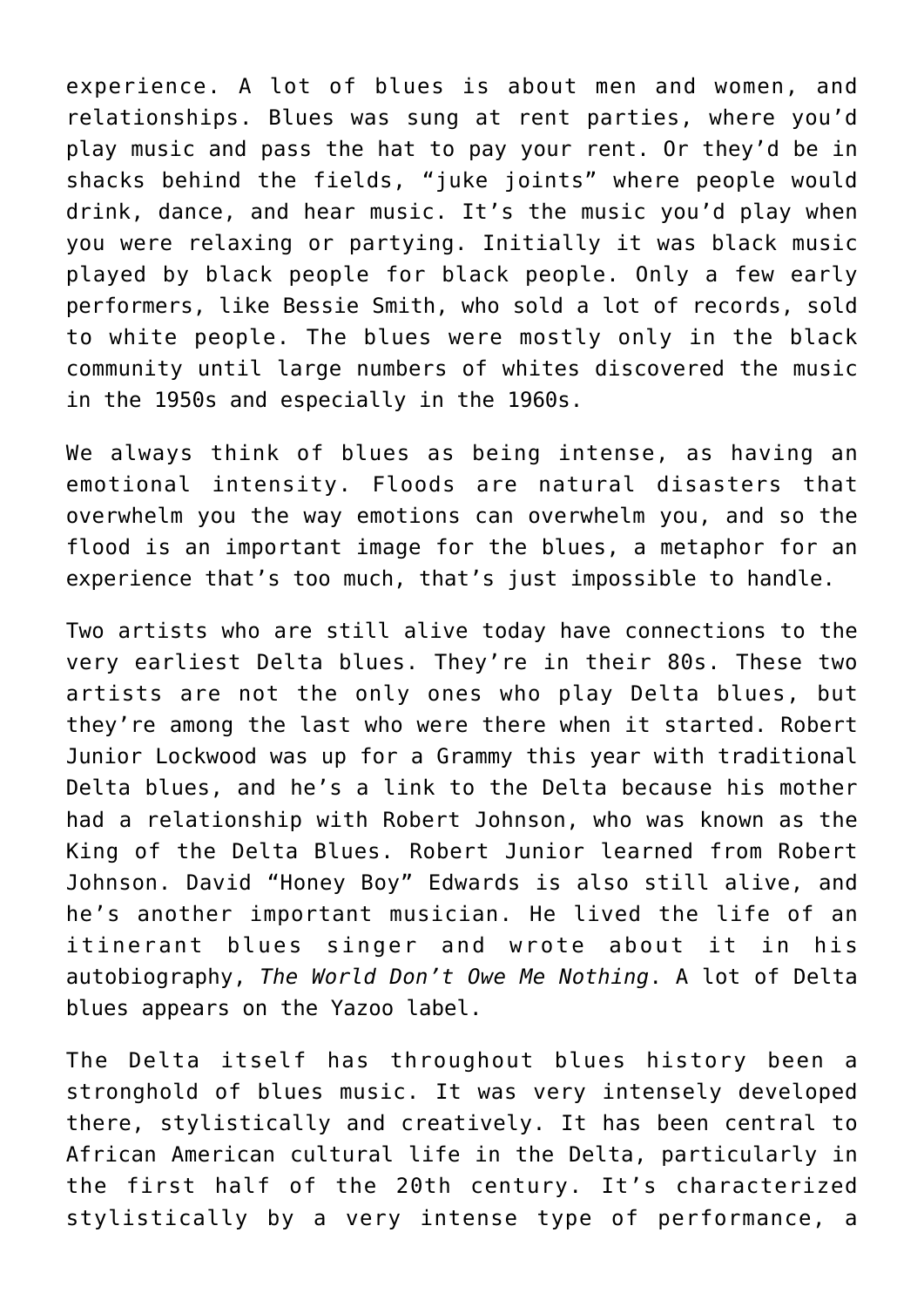minimalist style that squeezes the maximum feeling and emotion out of each note. The perfomers typically sing and play very hard, and often explore very deep themes philosophically. In other words, it tends not to be superficial music, but a very deep expression of a personal, and a collective, feeling.

The music started around the beginning of the 20th century and it seems to have reached a creative peak in the 1920s that's captured in phonograph records of that era, starting in the year 1920. A number of Mississippi Delta artists recorded in that decade. This was really a golden age, particularly of the country blues. The first flowering of country blues on records happened in 1926.

It seems there were 25 or 30 records by blues artists on or related to the 1927 flood. The songs present a variety of commentary on the flood. The ones by the few artists that were from the area, who might have actually experienced the flood (like Charlie Patton or Alice Pearson) tend to be the most realistic in their descriptions, the most accurate in their details. Some of the others are inaccurate, based on hearsay, some sentimentalize the flood, some even trivialize it, or find some way to connect it to the man-woman theme, or sexual double entendre, getting back to more standard blues themes.

A song by Atlanta artist Barbecue Bob, "Mississippi Heavy Water Blues," describes losing his woman, who's washed away in the flood. They range over quite a bit of emotional territory.

Blind Lemon Jefferson, from Texas, recorded a flood song, and frequently performed in the Delta, in small theaters in towns like Greenwood and Greenville. Sometimes he would just come into town and set up in a park, and draw a crowd. Lonnie Johnson, who was based in St. Louis, recorded a flood song also. There were artists in other styles, too, the vaudeville blues singers, who also recorded flood songs. Bessie Smith had probably the most famous song on the flood, but there's a peculiarity to it. It was recorded before the flood. "Back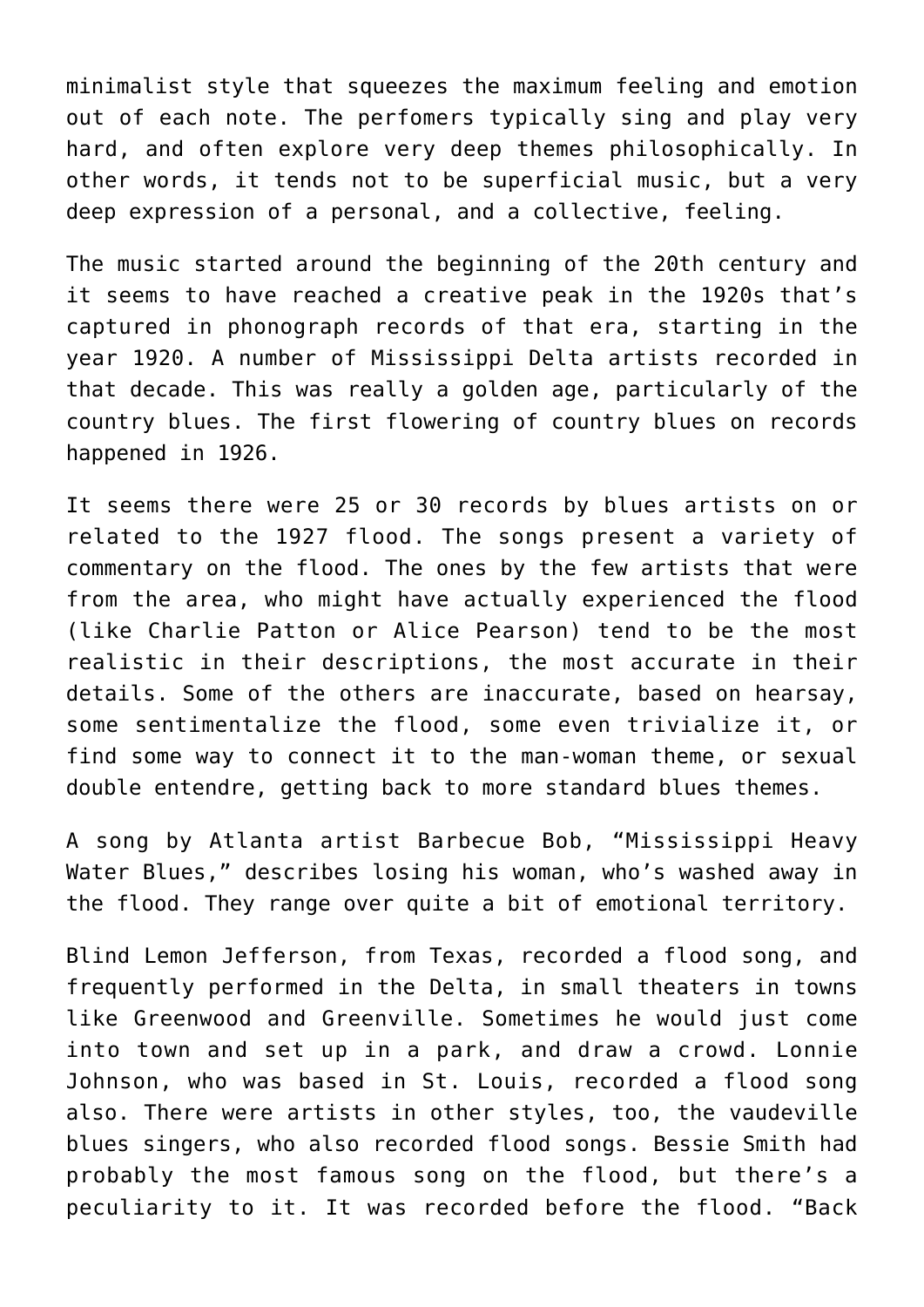Water Blues" was recorded in February 1927, before the great disaster of April. Perhaps the buildup of rain made her anticipate the flood; it was released just as the flood came, and as a result, it became a big hit. It's a description of one woman's experience of a flood.

There had been a lot of rain for weeks prior to the flood so she might have in some way anticipated the flood, or it might have been a coincidence.

There had been generic flood songs in the 1920s. There was a piece called "Muddy Water" which was a pop song of 1926. Bessie Smith also recorded this song. There were certainly enough floods in all parts of the lowland South so that flood themes would be taken up often. On the religious side, in gospel music, there were some recordings that saw greater significance in this flood. One in particular, "The1927 Flood," by Elders McIntorsh and Edwards (recorded in December 1928), saw the hand of God in the flood, as a punishment for wickedness.

A black preacher in Memphis, the Reverend Sutton E. Griggs, saw the flood as a metaphor of black-white cooperation, the people trying to shore up the levees, something that led to better race relations, although the historical fact about it was that there were some major race-related problems related to the relief effort.

The whites in charge of the relief effort thought that the blacks would just pitch in after the flood to restore the old order, and give volunteer labor so they could go back to being sharecroppers. The blacks tended to view the flood as wiping the slate clean, wiping out the old order. The flood wiped out the crops in the areas it devastated, so any black sharecroppers in that area knew they weren't going to get a crop, with the water and mud staying up until June. It was impossible to get a good crop. So they had to go somewhere and find some work. A lot of people headed North.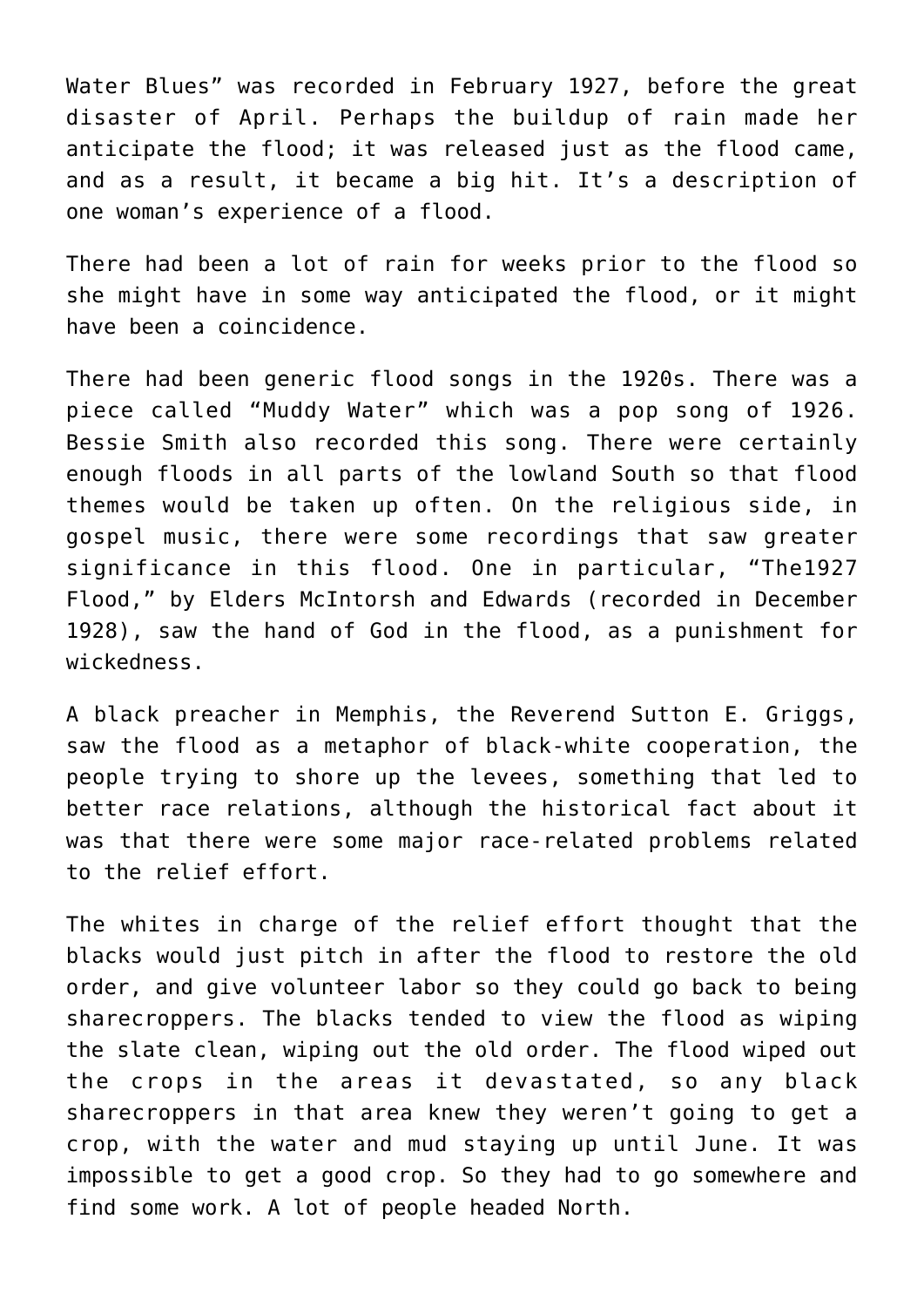Charlie Patton's great two-part song, "High Water Everywhere," was recorded in December 1929, two and a half years after the flood. Patton was from the Delta. He had probably composed it earlier; his recording career didn't start until 1929. But he and his record company thought the song still had relevance.



In the early 1920s virtually all American record companies were recording blues material, and they had developed the concept of race records along with other specialized genres of music: hillbilly music, various non-English language ethnic series for immigrant communities, etc. It was a marketing strategy the record companies had, to direct their promotional efforts in these communities. Unfortunately it had the effect of isolating these American musical traditions and keeping them out of the mainstream of American music, so that they didn't come to the attention of most Americans, but remained on the periphery.

There were a few African American artists who had mainstream appeal: Duke Ellington, Louis Armstrong, and people like that. But the vast majority of African American recording artists, especially blues and gospel singers, sold almost entirely within the black community. If there hadn't been race records, much of this music might not have been recorded at all. It was recorded, but it didn't reach a bigger audience.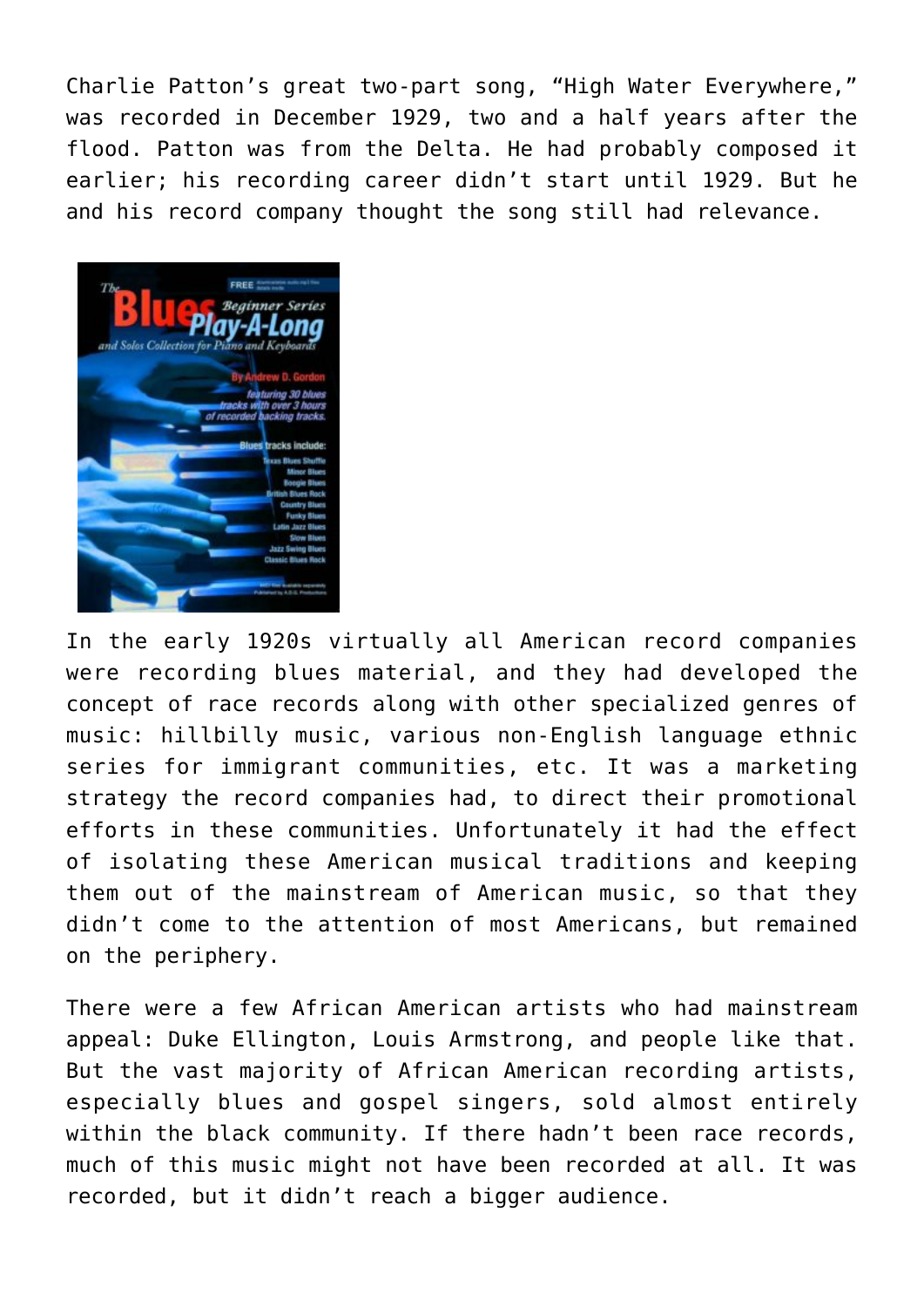Some artists, like Louis Armstrong, were heard on the radio, but blues was hardly broadcast at all. Some stations in the South started barn dance programs, like the Grand Ole Opry, which had a black harmonica player, but it was pretty unusual. Record players would have been one of the few luxuries, one of the few pieces of furniture, poor people might have had, more so even than radios. They were very important cultural items, even among people who were relatively poor. And in the cities you'd have people who had come from the country, listening to the blues.



Blues is a music that's highly personalized, that deals with fairly intimate personal relationships, so you have to read through the songs to see broader social issues. But the personal relationships described in the blues are affected by social conditions of poverty, racism, the nature of work, rural life, and so on, and these shape how people relate to each other. You have to do a little bit of projection from those lyrics; blues are not usually songs of ideology or protest. But you can detect an overriding aura of dissatisfaction in the blues.

They deal with the changes and fluctuations of life, and the possibilities of change, too, on a very personal level.